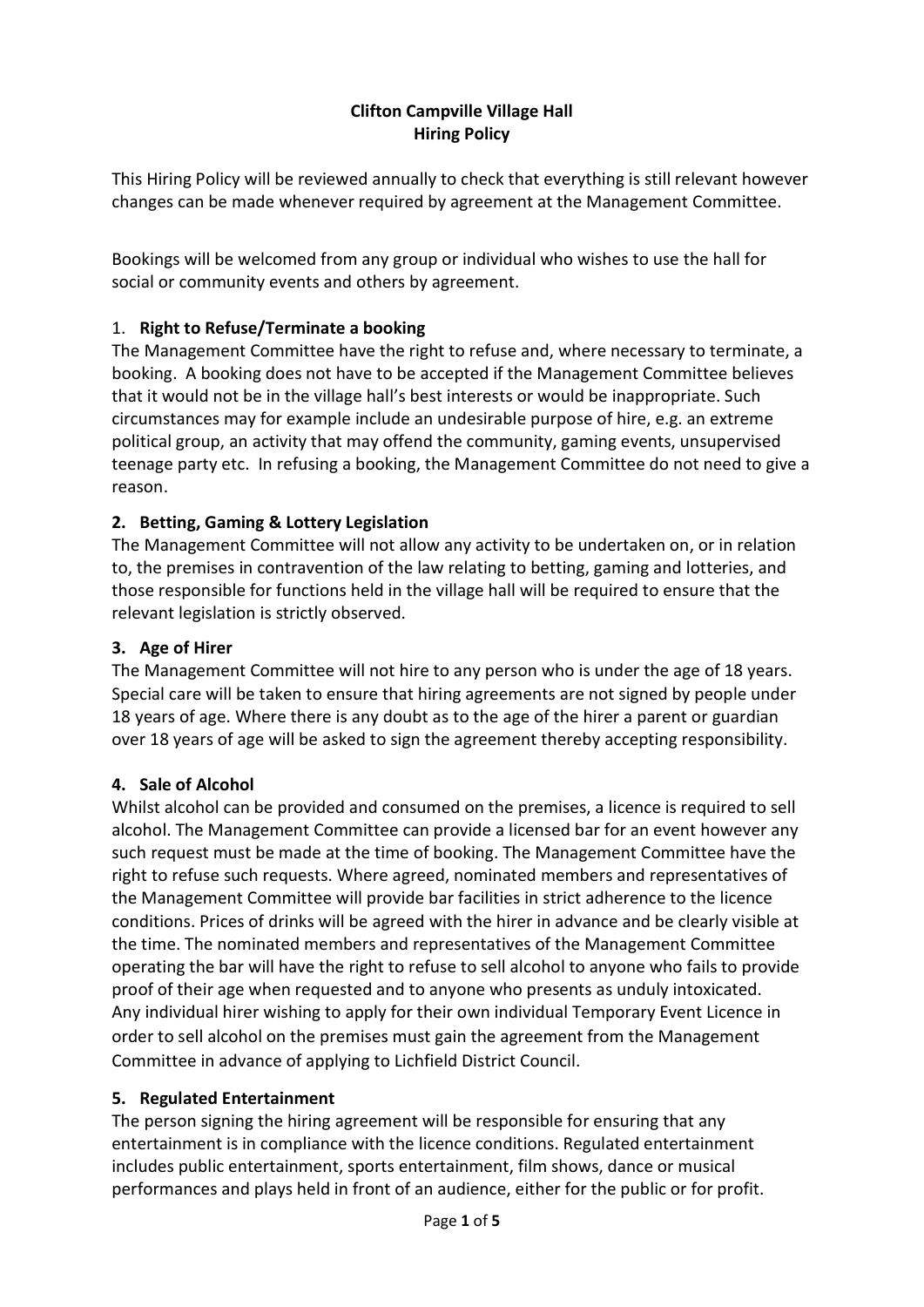# 6. Capacity

The capacity figures for the refurbished and extended building based on data in the Building Regs with regard to correct fire escape provision and confirmed by the building contractor are:

- Main Hall (77sq m) 0.5 sq m = standing 154 maximum 1.1sq m = seated therefore 70
- Meeting Room (15 sq m) 0.5 sq m = standing 30 maximum 1.1sq  $m =$  seated 13

The Management Committee allow a maximum of 70 seated in the Main Hall around tables in a banquet style layout and a maximum of 150 if seats are laid out theatre style.

The Management Committee allow a maximum of 12 seated in the Meeting Room.

### 7. Hours of Operation

The Management Committee respects those living in the immediate vicinity of the Village Hall and will therefore not allow events to continue after 11.30pm. Hirers will be asked to ensure that after dark, the doors, windows and curtains should be kept closed and that all members of the public have left the building and departed the area in a quiet and neighbourly manner by 11.30pm at the latest.

### 8. Hire Charges

Hire for certain local community events will be free of charge including for example Parochial Church Council Meetings, Community Coffee Shop, MacMillan Coffee Mornings etc.

All other hire charges will be set so as to include a nominal charge to cover the costs of heating, lighting etc. The Management Committee reserves the right to charge extra for special events such as wedding receptions where there would be additional costs for example for a cleaner to carry out heavy duty cleaning.

Commercial activities will never be subsidised by charity funds and therefore higher rates will be charged for commercial activities such as antiques fairs, private business functions etc. Bookings for such activities will only be taken when they donot interfere with the prime use, which is for the benefit of local inhabitants.

The Management Committee may offer discounted 'start up' rates to new groups/ new activities where it is deemed that the activity/group would be beneficial to the local community.

### 9. Deposits & Payment

The Management Committee may require a deposit to be paid at the time of booking to cover any costs incurred and as compensation for loss of revenue in the event of the hirer cancelling at short notice. This may be the case with one-off hirers, occasional hirers and new hirers.

For large parties, the Management Committee may require a security deposit which will be refunded seven days after the event providing that the Hall has been left in a clean and tidy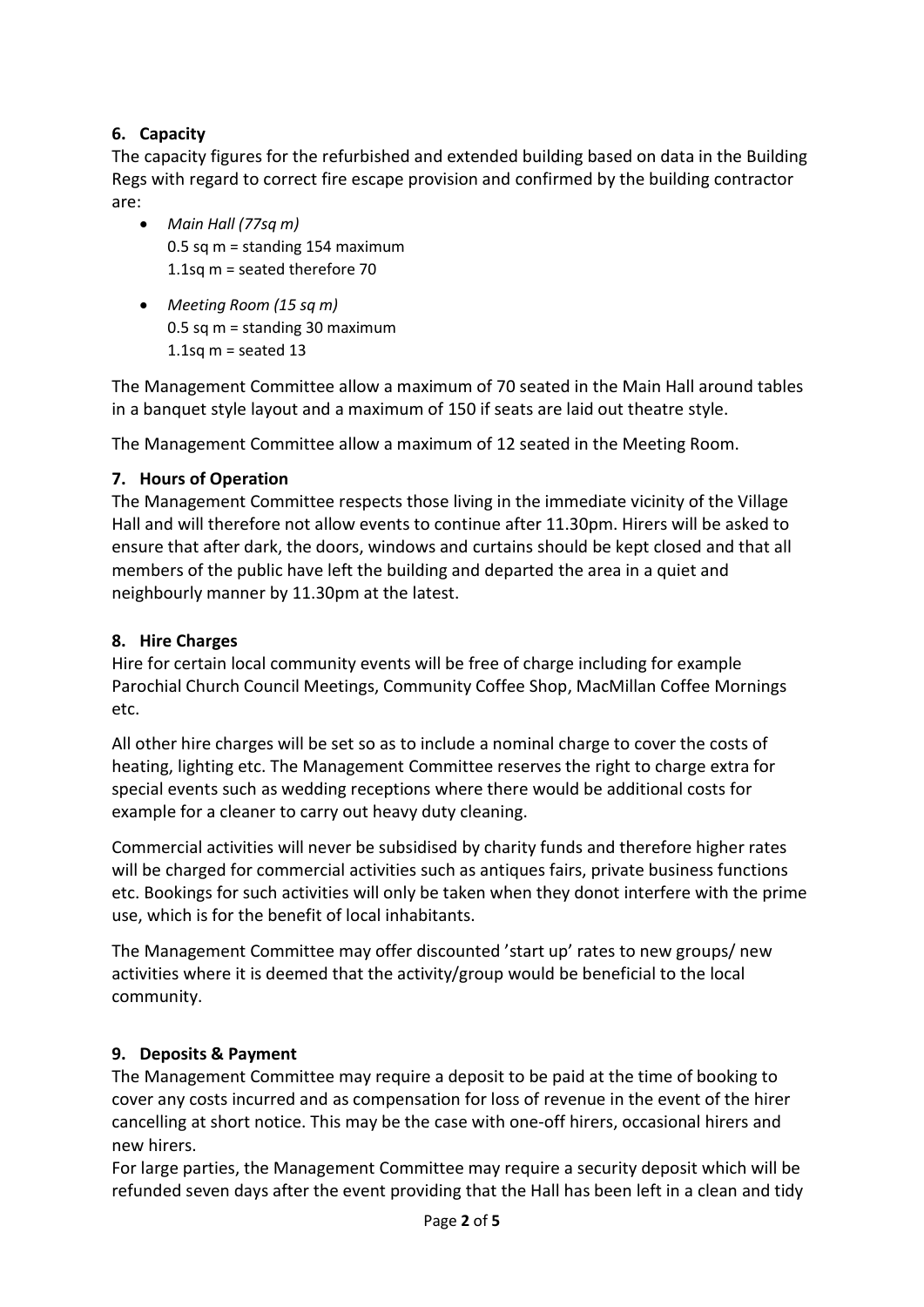condition, without damage to the Hall or its contents and without disturbance to others. In such cases the Management Committee are entitled to deduct from this deposit any expenses incurred by them after the Hirer's event to put the Hall back into a suitable condition for subsequent users.

Payment of the full hire charge is due 7 days before access to the building/collection of the key. (See Finance Policy & Procedures for other details.) Failure to show up without notice of cancellation will incur the full charge.

In the event of the Premises being rendered unfit for use, becoming unavailable due to unforeseen circumstances, or being required for use as a Polling Station, the Management Committee shall not be liable to the Hirer for any resulting loss or damage whatsoever other than the return of any deposit and hire charges paid for the cancelled hiring.

## 10. Heating

The heating thermostats in the building are pre-set to an ambient temperature as appropriate for each booking depending on the activity/event. Changes can only be made by a member of the Management Committee.

## 11. Storage of Materials and Equipment

The Management Committee may permit the hirer to store certain items of equipment or materials in the building however this will always be at the discretion of the Management Committee and permission must be obtained beforehand. Where permission has been given to regular hirers for their equipment and/or materials to remain on the premises between events, the hirer will be responsible for ensuring that this is stored as agreed and will be responsible for its security and insurance.If property is left at the premises without agreement, the Management Committee may dispose of it in whatever way they see fit.

### 12. Smoking

Smoking will not be permitted in any part of the building or in the outdoor areas. This includes the use of electronic or vapour devices. A suitable unmarked receptacle for disposing of cigarette butts is located at the entrance to the property.

### 13. Candles, Naked Flames, Fireworks etc

Indoor fireworks, oil lamps and portable heating or cooking appliances are strictly prohibited. The Management Committee will permit the use of cake candles however other lighted candles including tea lights, will not be permitted in the building without explicit written permission. Any such request must be made in advance.

### 14. Animals

Animals excepting officially registered guide and help dogs will not normally be allowed in the building without permission. The Management Committee recognise that ownership of dogs in this rural area is an important facet of life and will not unduly withhold permission for well-behaved dogs to be brought into the building where appropriate and where permission has been sought in advance. Such an arrangement would for example apply to the Community Coffee Shop. No animal should be allowed in the kitchen under any circumstances.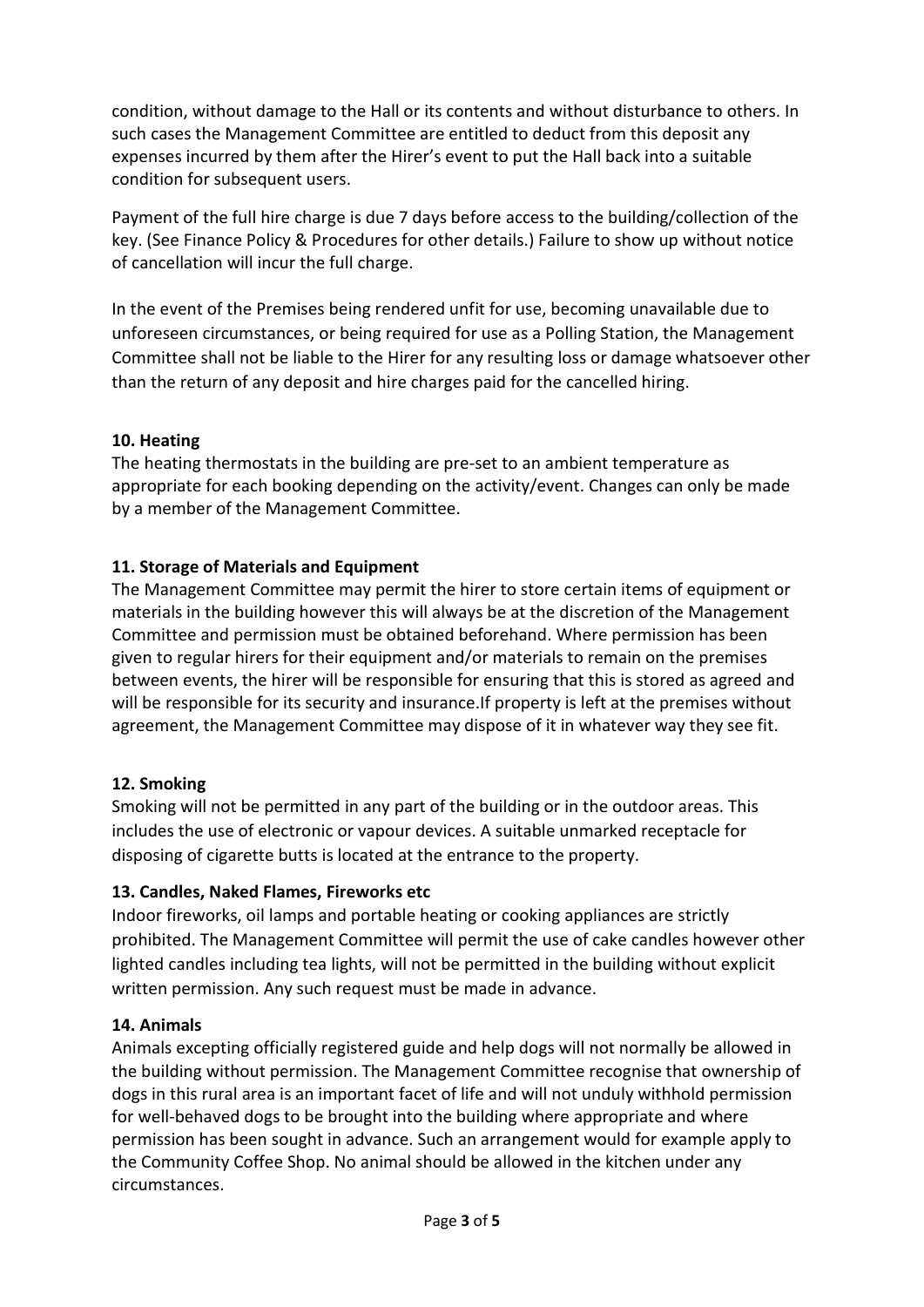### 15. Rubbish & Recycling

The Management Committee have provided comprehensive, easy to access recycling facilities within the hall. All Users/Hirers should be aware of their recycling obligations via the notices within the Hall and will be expected to separate recyclable materials and to ensure that all rubbish and recycling is placed in the relevant bins before vacating the building.

#### 16. Cleaning

The Management Committee may require a hirer to clean the area before leaving including clearing away and removing rubbish, cleaning spillages, stacking all tables and chairs and returning all other equipment to their proper places. The Management Committee will ensure that relevant and appropriate cleaning equipment remains available in the cleaner's cupboard for such purposes. For some events the cost of clearing away and cleaning the area will be included in the cost of the hire. In such cases the Management Committee will arrange for cleaning to be carried out after the event.

#### 17. Security

The Management Committee may require a hirer to open and/or close the building including ensuring that all lights are turned off, all windows fastened, all blinds closed, all doors properly closed and where appropriate locked and the intruder alarm activated. Instructions for this and for where to find and leave the key will be given to the hirer. This will often apply to regular hirers.

For some events the Management Committee will arrange for a Designated Person (usually a member of the Management Committee or Community Club) to open and/or close the building and carry out the necessary checks. This will particularly apply to one-off hirers, occasional hirers and new hirers.

#### 18. Emergency Procedures

The Management Committee has a comprehensive fire risk assessment which is regularly reviewed. Emergency procedure instructions, assembly points etc. are clearly displayed in the building and will be draw to the attention of hirers in the Hire Agreement and the Terms and Conditions.

#### 19. Safety of children, young people and vulnerable adults

The Management Committee has a 'Safeguarding and Vulnerable Person Policy'. Organisations running activities for children, young people and/or vulnerable adults will be asked to confirm that they have the relevant Safeguarding/Child Protection Policies in place. (This is not a requirement for parents booking for children's parties.)Where the hire is for the purpose of holding activities where Ofsted registration is required the hirer will also be asked to provide a copy of their Ofsted Registration Certificate.

### 20. Parking

The Management Committee are aware that parking in the area is limited and will ensure that this is drawn to the attention of potential hirers before they commit to the hire of the